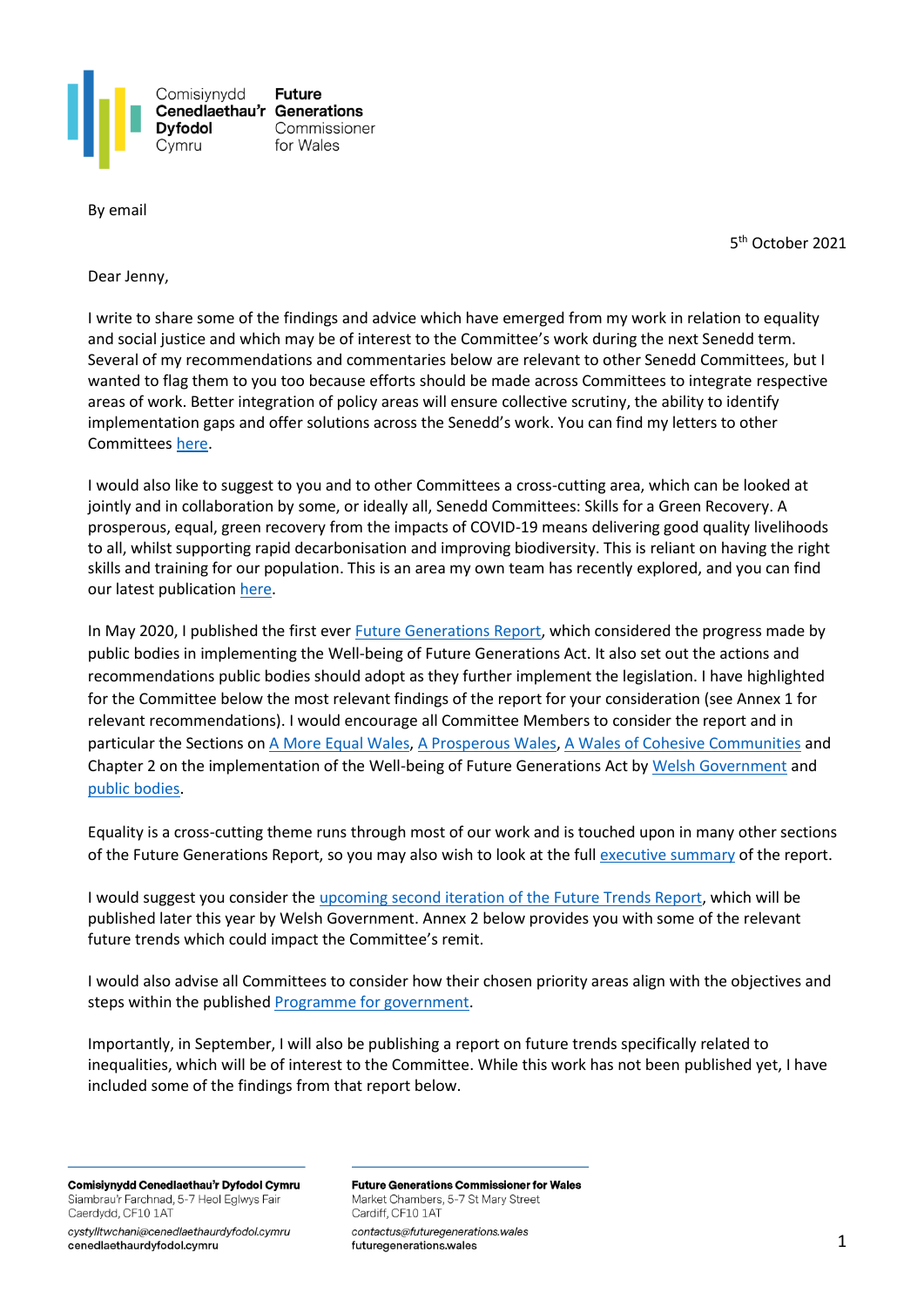

My team and I would be happy to meet with Committee Members or clerks to discuss this further, if you think that would be useful.

# **Equality and Social Justice**

Equality is everyone's issue. Despite progress in some areas, such as increases in employment, a narrowing of educational attainment gaps for some, and an increase in levels of political participation, we still see levels of inequality that are unacceptable in the 21st century. There is a lot still to do in Wales to ensure everyone is free from discrimination and can enjoy their basic human rights.

COVID-19 showed how existing structural inequalities led to an uneven distribution of suffering in terms of illness, poverty, unemployment, poor housing, and access to green space.

These inequalities need to be addressed urgently in an integrated and holistic way to avoid exacerbating existing inequalities and ensure that Wales' vision for A More Equal Wales is achieved. You can find the actions I propose Welsh Government needs to take in order to do this in Annexe 1.

The findings that emerged through the Future Generations Report and my subsequent work include:

- Patterns of poverty have not changed significantly over generations more work needs to be done to develop thinking beyond well-the economic and social elements of poverty.
- Employment in Wales has risen in recent years, but there are still unacceptable inequalities for many groups of people.
- Our perceptions of 'poverty' must shift. While the unemployment rate in Wales remains at historically low levels, over half the people living in poverty in Wales today are in work.
- The COVID-19 pandemic has highlighted entrenched labour market inequalities, particularly for young people, disabled people, women and minority ethnic people.
- Welsh Government should explore opportunities to pilot a four-day working week, aligned with a universal basic income, building on evidence gathered from pilots in other countries as a way to address current and future inequalities.
- Further work is needed to ensure our decision makers share the characteristics of the people they are making decisions for.
- Violence Against Women remains a significant and persistent challenge despite an increased focus and introduction of specific legislation.
- Digital connectivity has the potential to transform the rural economy, helping people and communities in rural areas address some of the key challenges they face.
- Over 60,000 jobs could be created in the green economy by 2022 with infrastructure investment. However, the current skills pipeline is not prepared for this demand and without an intervention the same labour inequalities that exist now will be reproduced in the 'green' and digital economy.
- The poorest and most marginalised populations are least responsible for the production of greenhouse gases and are a) the most likely to be exposed to its negative effects, b) more susceptible to damage, and c) have the least resources to respond, cope and recover.

Comisiynydd Cenedlaethau'r Dyfodol Cymru Siambrau'r Farchnad, 5-7 Heol Eglwys Fair Caerdydd, CF10 1AT

cystylltwchani@cenedlaethaurdyfodol.cymru cenedlaethaurdyfodol.cymru

**Future Generations Commissioner for Wales** Market Chambers, 5-7 St Mary Street Cardiff, CF10 1AT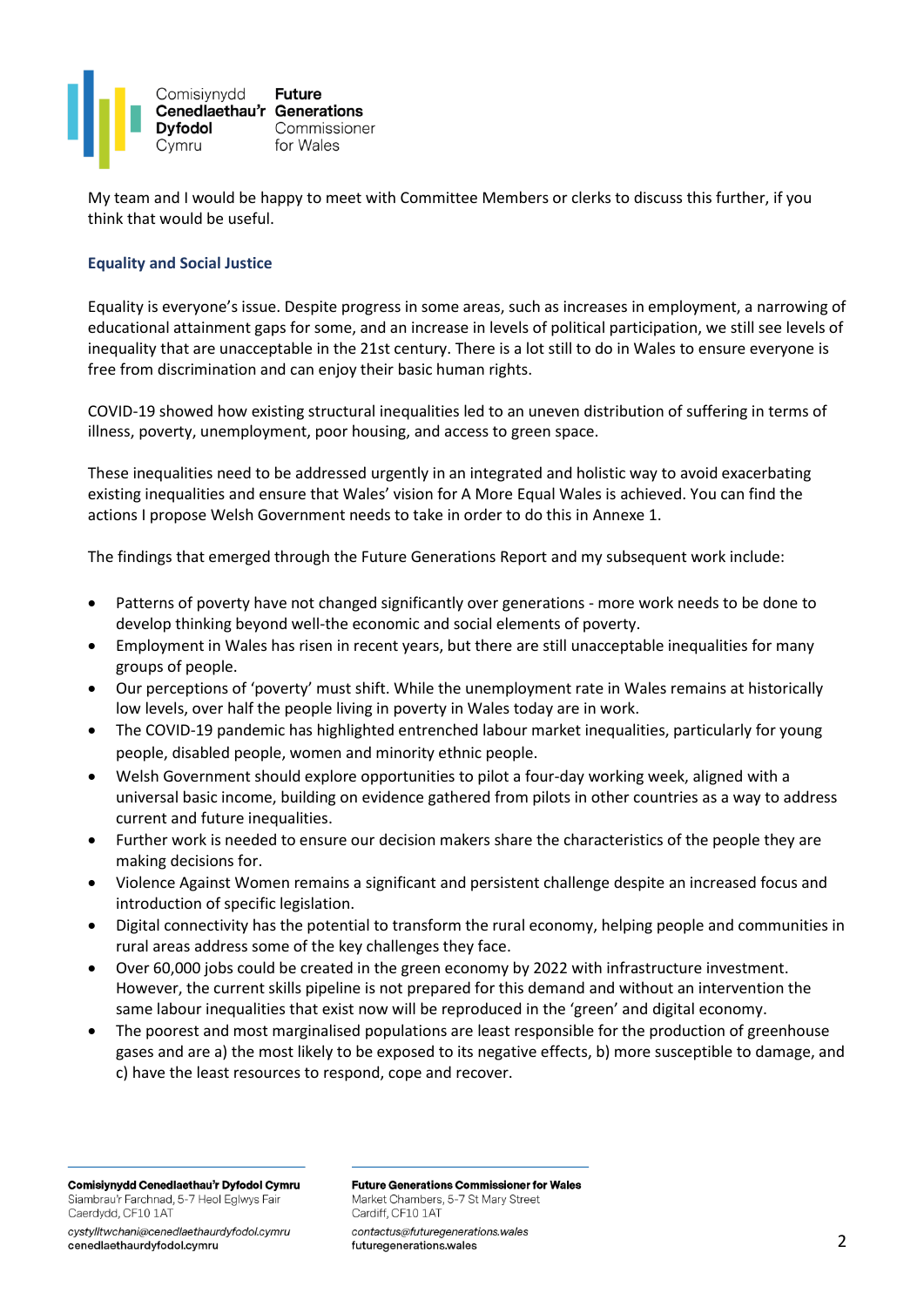

**Based on my existing advice and work, I would encourage the Committee to consider focusing their work on equality around the following themes:**

- **Tackling poverty and socio-economic disadvantage**
- **Our ageing population**
- **Public bodies identifying and mitigating the equality impacts of climate change**
- **Fair work: ensuring equal access to decent jobs, recognising everyone's value**
- **Participation: Giving people equal opportunities to participate in decision making, to enable equal outcomes**
- **Educational opportunities: Enabling people to develop the skills and knowledge to be fulfilled**
- **Equality of health outcomes: understanding the causes and effects of health inequalities**

More detail and advice in relation to equality can be found in the Sections o[n A More Equal Wales,](https://www.futuregenerations.wales/wp-content/uploads/2020/06/Chap-3-Equal.pdf) A [Prosperous Wales](https://www.futuregenerations.wales/wp-content/uploads/2020/06/Chap-3-Prosperous-.pdf)[,](https://www.futuregenerations.wales/wp-content/uploads/2020/06/Chap-3-Global.pdf) [Skills for the Future](https://www.futuregenerations.wales/wp-content/uploads/2020/06/Chap-5-Skills-for-the-Future.pdf) and [Decarbonisation](https://www.futuregenerations.wales/wp-content/uploads/2020/06/Chap-5-Decarb.pdf) in the Future Generations Report; my recent analysis of Skills, [Skills through Crisis: Upskilling and \(Re\)Training for a Green Recovery in Wales](https://www.futuregenerations.wales/wp-content/uploads/2021/05/20-05-2021-ENG-NEF-Skills-report.pdf); my paper, '[A](https://www.futuregenerations.wales/work/ourfuturewales/)  [Fit For the Future Programme for Government](https://www.futuregenerations.wales/work/ourfuturewales/)'; and my recent report on financing a national retrofit programme[, Homes fit for the Future.](https://www.futuregenerations.wales/resources_posts/homes-fit-for-the-future-the-retrofit-challenge/)

## **Cohesive Communities**

In relation to cohesive communities, my advice, findings and recommendations can be found in the Sections on [A Wales of Cohesive Communities](https://www.futuregenerations.wales/wp-content/uploads/2020/06/Chap-3-Cohesive.pdf) in the Future Generations Report.

My findings include:

- Public bodies and Public Services Boards should ensure they are embedding a culture of meaningful involvement, enabling communities to inform and shape local decisions.
- Public bodies and Public Services Boards need to consider mobility solutions that benefit community cohesiveness, health, equality and the environment.
- Public bodies recognise the importance of good quality housing on people's well-being but are not considering the longer-term trends.
- Loneliness is a national crisis and is being increasingly recognised by public bodies in their wellbeing objectives and steps.
- Access to key well-being services in communities is unequal across Wales.
- More public bodies are recognising that access to green and blue spaces can have a positive influence on community health and well-being.
- Economic growth has become unbalanced, and many communities across Wales are being left behind.
- Digital connectivity has the potential to transform the rural economy, helping people and communities in rural areas address.
- There is little demonstration of how public bodies understand the diverse nature of their rural communities.

Comisiynydd Cenedlaethau'r Dyfodol Cymru Siambrau'r Farchnad, 5-7 Heol Eglwys Fair Caerdydd, CF10 1AT

cystylltwchani@cenedlaethaurdyfodol.cymru cenedlaethaurdyfodol.cymru

**Future Generations Commissioner for Wales** Market Chambers, 5-7 St Mary Street Cardiff, CF10 1AT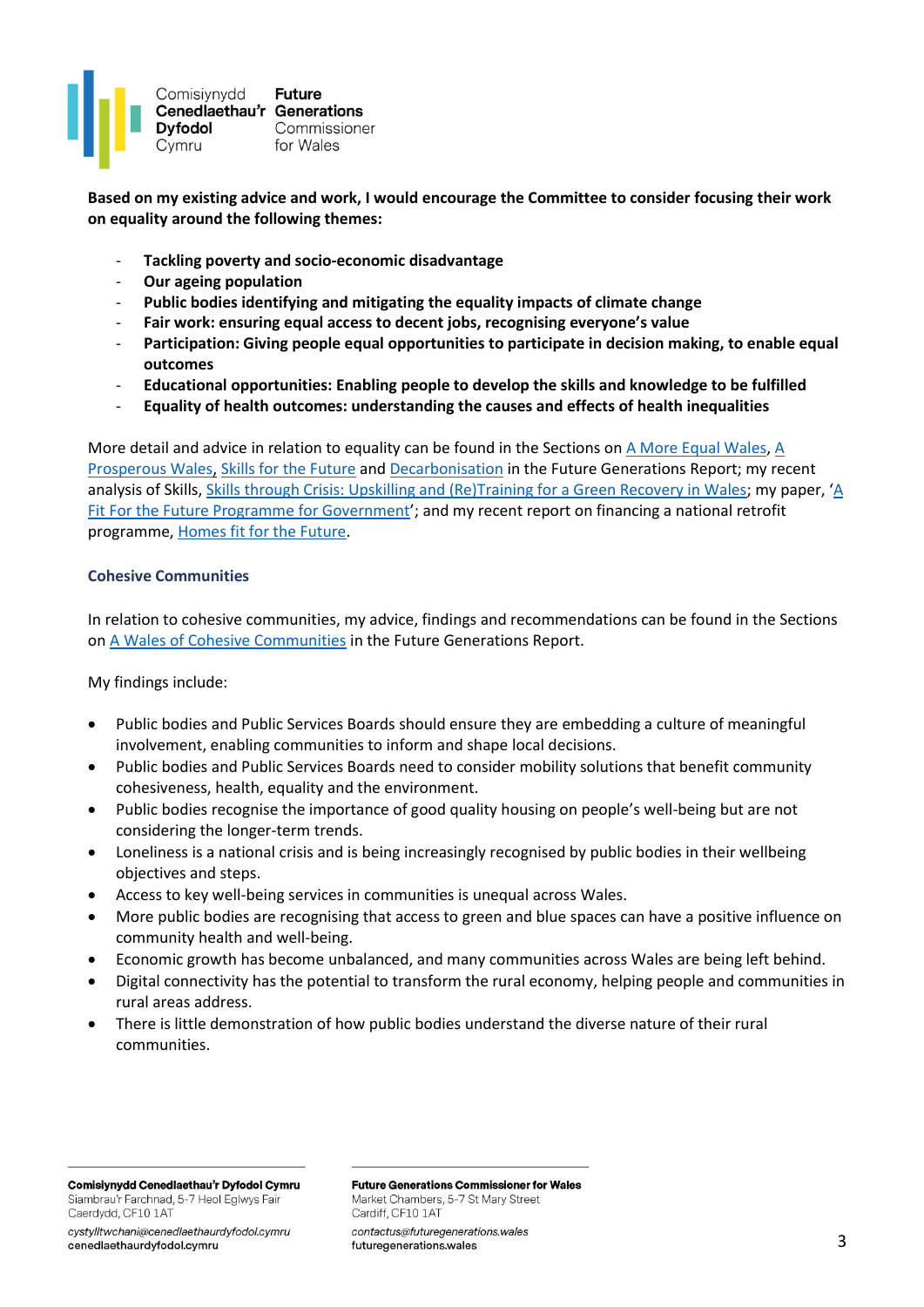

**Based on my existing advice and work, I would encourage the Committee to consider focusing their work on cohesive communities around the following themes:**

- **Creating the conditions where people and communities can do the things that matter to them**
- **Supporting communities to be well-connected and safe**
- **Ensuring everyone has access to key services**
- **Valuing the role and potential community anchor organisations can play in building cohesive communities**
- Greener town and city centres for people and wildlife
- **Working with the creative and cultural sector to support the regeneration of towns and cities**
- **Capitalising on the increase in remote working during the pandemic to repurpose buildings in village, town and city centres to support cross-sector shared working spaces, housing and other uses that benefit people, communities and well-being**

## **The Implementation of the Well-being of Future Generations Act**

In relation to the implementation of the Act, my advice, findings and recommendations can be found in [Chapter 2 of the Future Generations Report](https://www.futuregenerations.wales/wp-content/uploads/2020/07/Chapter-2-WG.pdf) and the report I published following my first round of Monitoring and Assessing the extent to which public bodies are meeting their well-being objectives[, Progress towards](https://www.futuregenerations.wales/resources_posts/progress-towards-the-well-being-of-future-generations-act-overall-findings/)  [the Well-being of Future Generations Act.](https://www.futuregenerations.wales/resources_posts/progress-towards-the-well-being-of-future-generations-act-overall-findings/) In November 2020, I also wrote a [letter to the Public Accounts](https://business.senedd.wales/documents/s500005872/FGA33%20Future%20Generations%20Commissioner%20for%20Wales.pdf)  [Committee](https://business.senedd.wales/documents/s500005872/FGA33%20Future%20Generations%20Commissioner%20for%20Wales.pdf) outlining the barriers to the implementation of the Act. In March 2020, the Public Accounts Committee produced a [report](https://business.senedd.wales/documents/s500006899/Committee%20Report%20-%20Delivering%20for%20Future%20Generations%20The%20story%20so%20far%20March%202021.pdf) with their findings on the barriers to the implementation of the Act, which will also be of interest to you.

My findings include:

- The Act is bringing about some excellent innovation. I am seeing a growing movement of change, with people daring to deliver differently to improve economic, cultural, social and environmental well-being.
- The early years of the Act required significant focus on process and on building relationships, but attention is now turning to action. Most public bodies are making progress on implementing the Act but in different ways. In the next phase, they need to apply the Act across all of its aspirations and legal requirements.
- There is an implementation gap between the aspiration set out by Welsh Government in policy and legislation and their commitment to delivery on the ground.
- The short-term funding cycles, corporate planning requirements and performance management requirements set by Welsh Government for public bodies are a barrier to long-term thinking and are often driving the wrong behaviours.
- More needs to be done to ensure grant funding and core funding criteria incentivise and encourage the application of the Act.
- The corporate areas of change (i.e. corporate planning, financial planning, workforce planning, procurement, assets, risk management and performance management) outlined in the Act are potential levers to drive change, but public bodies must make better use of them.
- Performance and regulatory frameworks drive progress and change in the wrong areas.
- Welsh Government finance and budgeting structures based on main expenditure groups, linked to individual ministerial portfolios, are not integrated.

Comisiynydd Cenedlaethau'r Dyfodol Cymru Siambrau'r Farchnad, 5-7 Heol Eglwys Fair Caerdydd, CF10 1AT

cystylltwchani@cenedlaethaurdyfodol.cymru cenedlaethaurdyfodol.cymru

**Future Generations Commissioner for Wales** Market Chambers, 5-7 St Mary Street Cardiff, CF10 1AT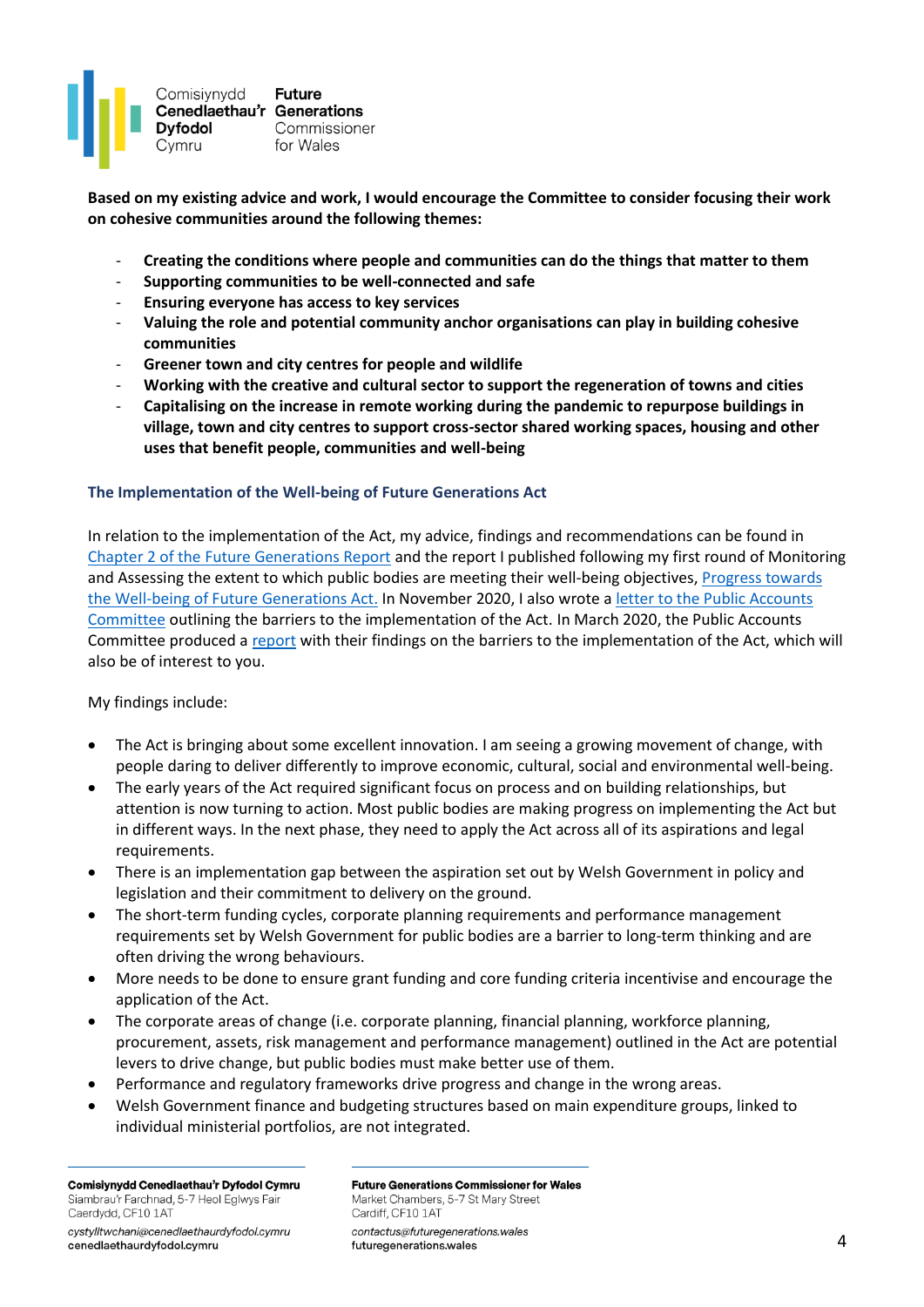

• More needs to be done by Government to demonstrate a cross-government, coherent and evidencebased approach to prevention

Many of these findings demonstrate that implementation of the Act cannot be restricted to the remit of just one Senedd Committee, given the Act should apply to both what Welsh Government and the other public bodies across Wales do and how they do it.

**I would encourage the Committee to carefully consider these findings and use them to inform their priorities and work in relation to the Well-being of Future Generations Act in the next Senedd term.**

You may also be interested in some of the case studies of good practice that I have been collecting, which are available [here.](https://www.futuregenerations.wales/resources_posts/case-studies/)

Once again, I would like to thank the Committee for the opportunity to feed into their priorities for the next Senedd terms. Should you wish to discuss any of the above points in more detail, please do not hesitate to contact my team at [ContactUs@futuregenerations.wales.](mailto:ContactUs@futuregenerations.wales)

Yours sincerely,

Sophie Howe 

Future Generations Commissioner for Wales



Comisiynydd Cenedlaethau'r Dyfodol Cymru Siambrau'r Farchnad, 5-7 Heol Eglwys Fair Caerdydd, CF10 1AT

cystylltwchani@cenedlaethaurdyfodol.cymru cenedlaethaurdyfodol.cymru

**Future Generations Commissioner for Wales** Market Chambers, 5-7 St Mary Street Cardiff, CF10 1AT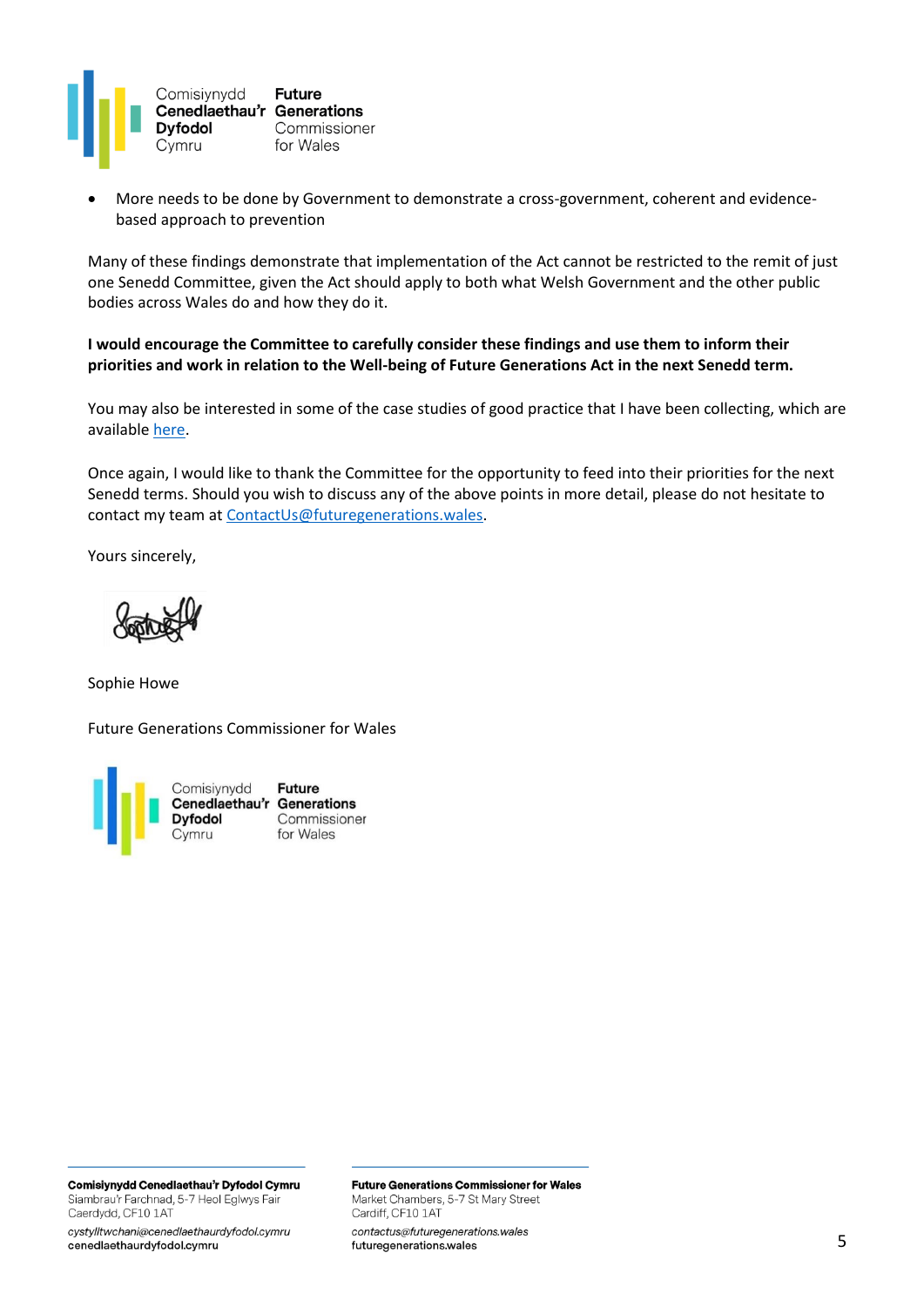

#### **Annexe 1**

### **Relevant Recommendations from the Future Generations Report 2020**

## A More Equal Wales

### **Key Recommendation**

Welsh Government should consider how it can respond to future trends (such as increasing automation, our ageing population and climate change) in ways that reduce inequalities rather than perpetuating them.

## **Policy Recommendations**

Welsh Government should:

- Implement the recommendations of the Gender Equality Review with a particular focus on the implications of future trends as well as current challenges.
- Ensure that it is using levers such as the Public Sector Equality Duty; socio-economic duty and the Social Partnerships (Wales) Bill, in ways that align to the requirements of The Well-being of Future Generations (Wales) Act 2015 - particularly setting, delivering and reporting on well-being objectives.
- Take bold steps to tackle the inequalities experienced by Black, Asian and minority ethnic communities in Wales - including through a Race Equality Strategy.
- Set challenging targets for public sector recruitment, ensuring people with diverse characteristics are visibly represented in government at all levels. This approach should recognise the importance of lived experience of disadvantage as a valid recruitment criteria. A Real Life Fast Track should be introduced as part of government recruitment. (See Chapter 2 recommendation on the 'Real Life Fast Fast Track'.
- Ensure that the new school curriculum in Wales adequately equips children to become ethical informed citizens of a diverse Wales; especially in the context of the apparent growth in hate crime exacerbated by Brexit.
- Ensure that it uses every lever available to reduce inequalities and end poverty in Wales, maximising opportunities across all of the well-being goals.

### **Process Recommendations:**

In their day to day actions Welsh Government should stop:

- Focusing efforts to tackle poverty and reduce inequality largely in the space of economic and social interventions, missing opportunities to take a more holistic approach that contributes to all of the wellbeing goals.
- Approaches to apprenticeships, mentoring, work shadowing and paid internship/work placement programmes which do not seek to tackle under-representation of certain groups.

In their day to day actions Welsh Government should start:

- Using future trends research and futures techniques to plan how to reduce poverty and inequalities for future generations.
- Using the definition of prevention to ensure that the overall approach to ending poverty and reducing inequality shifts to preventative approaches, as well as supporting people experiencing disadvantage.

cystylltwchani@cenedlaethaurdyfodol.cymru cenedlaethaurdyfodol.cymru

**Future Generations Commissioner for Wales** Market Chambers, 5-7 St Mary Street Cardiff, CF10 1AT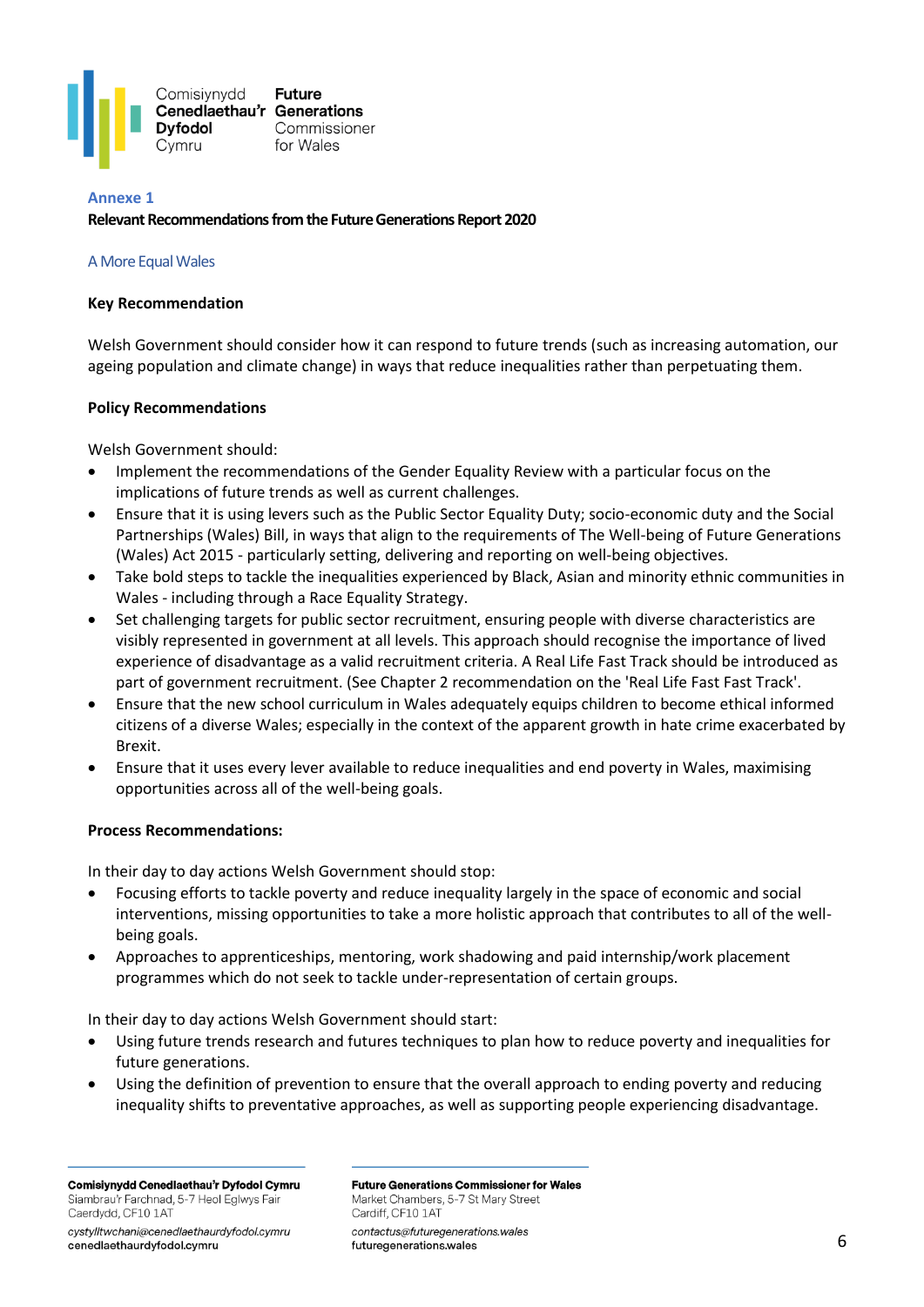

- Better aligning key levers to tackle poverty and inequalities to the requirements of The Well-being of Future Generations (Wales) Act 2015.
- Requiring all recipients of government funding to provide equality, diversity and unconscious bias training to its senior and public facing workforce.
- Seeking to reduce inequalities by involving people in the 'story behind the data' and collaborating with others.
- Addressing the recommendations contained in Audit Wales' report: 'Progress in Implementing the Violence Against Women Domestic Abuse and Sexual Violence' Act.

# A Wales of Cohesive Communities

## **Key Recommendation**

Welsh Government should seek to adopt a placemaking approach for community programmes, facilities and services aligned to the placemaking principles contained within Planning Policy Wales.

## **Policy Recommendations**

Welsh Government should:

- Support the establishment of two or three pilot landscape-scale, community stewardship projects, buidling on the lessons learned form the Skyline project.
- Ensure everyone in Wales has access to reliable digital and internet connectivity; and work with business and voluntary organisations to help achieve this.
- Ensure its loneliness strategy is identifying how it can make a contributing to meet its well-being objectives and Wales' well-being goals.
- Support public bodies to work better together to plan, prepare and shift their activity and resources towards prevention; to help tackle crime and anti-social behaviour.
- Support public bodies to deliver a more integrated approach to service delivery in rural areas.
- Require applications for the community facilties programme to demonstrate how they will contirbute to local well-being objecitives.
- Ensure the socio-economic duty aligns to The Well-being of Future Generations (Wales) Act 2015.
- Set standards to ensure people can access biodiverse green spaces within 300 metres of their home.
- Commit to introducing the 20 minute neighbourhood concept for all towns and cities in Wales; creating healthier, happier communities fit for a zero-carbon future. This means strong, well connected neighbourhoods where people live within a 20 minute walking distance of key everyday services, and prioritising mix-type development which combines housing, transport links, public services, workplaces and recreational facilities.

### **Process Recommendations:**

In their day to day actions Welsh Government should stop:

- Funding fragmented programmes that expect results within short term timescales.
- Focusing on perceived weaknesses in communities and ignoring their strengths.

Comisiynydd Cenedlaethau'r Dyfodol Cymru Siambrau'r Farchnad, 5-7 Heol Eglwys Fair Caerdydd, CF10 1AT

cystylltwchani@cenedlaethaurdyfodol.cymru cenedlaethaurdyfodol.cymru

**Future Generations Commissioner for Wales** Market Chambers, 5-7 St Mary Street

Cardiff, CF10 1AT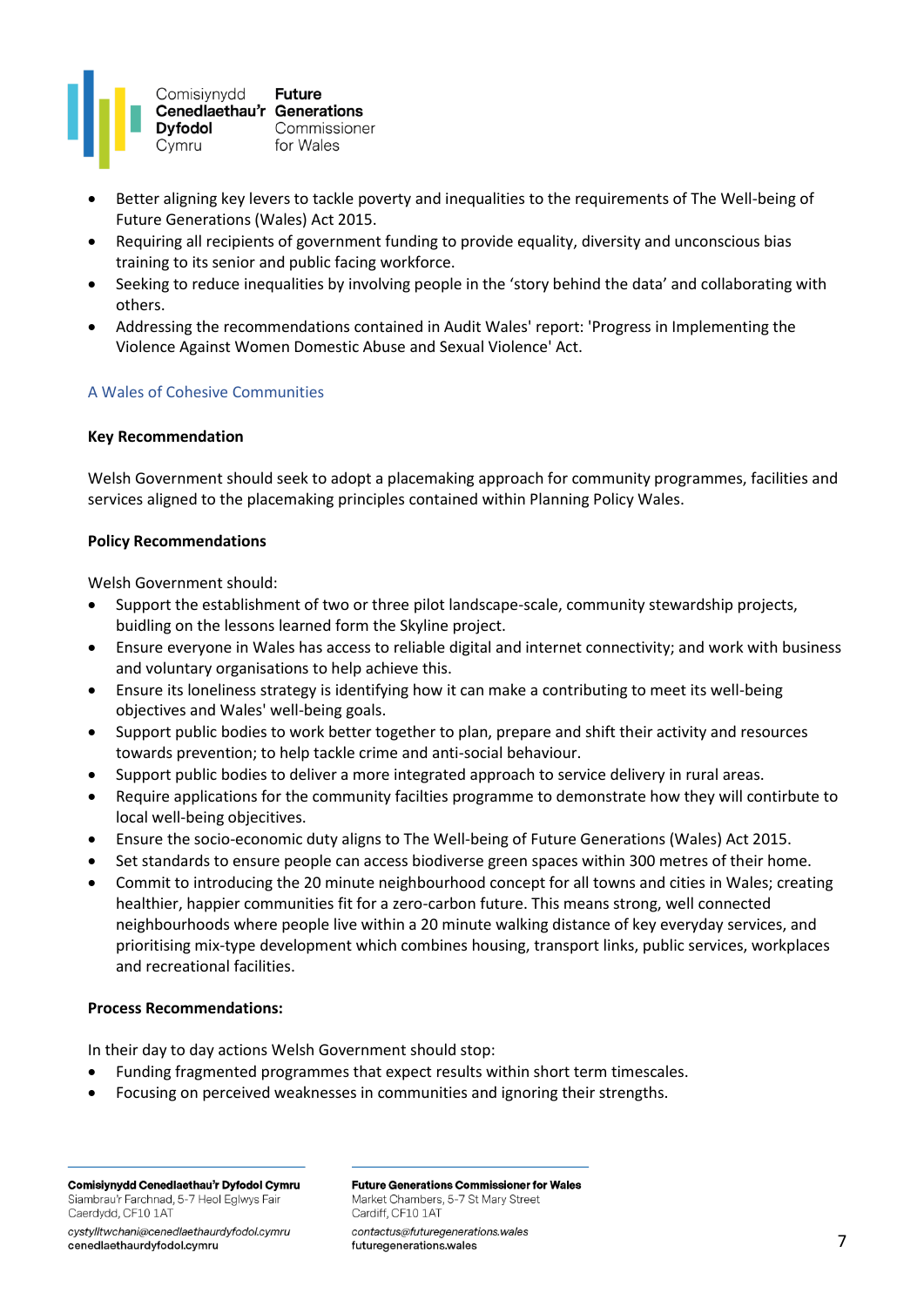

- Considering community ownership and management of assets as only possible when public bodies can no longer afford them.
- Working in silos and isolation; failing to see the connections across government departments in order to support communities

In their day to day actions Welsh Government should start:

- Analysing the provision of and access to nature by socio-economic disadvantage, particularly in respect of funding programmes.
- Taking 'placebased' approaches in communities.
- Creating the conditions to help communities do what matters to them.
- Taking partnership working beyond 'dealing with' problems in communities towards preventing problems in communities.

## A Prosperous Wales

### **Policy Recommendations:**

Welsh Government should:

- Ensure everyone in Wales has access to reliable digital and internet connectivity; and work with businesses, voluntary organisations and communities to help achieve this.
- Adopt a whole government approach and work collectively with businesses, trade unions, the voluntary sector, communities and people across Wales to implement a low carbon society for current and future generations that leaves no one behind.
- Explore opportunities to pilot a four day working week, aligned with universal basic income, building on evidence gathered from pilots in other countries.

### **Process Recommendations:**

In their day to day actions Welsh Government should start:

• Support local initiatives on stewardship of land and renewable energy, to help Wales' transition to a low carbon society and bring a wide range of benefits to local communities.

You may also find the recommendations in relation to leadership and cultural change in Welsh Government and Public Bodies of interest. You can find these recommendations [here](https://futuregenerations2020.wales/english?category=government) and [here.](https://futuregenerations2020.wales/english?category=public-sector)

Comisiynydd Cenedlaethau'r Dyfodol Cymru Siambrau'r Farchnad, 5-7 Heol Eglwys Fair Caerdydd, CF10 1AT

cystylltwchani@cenedlaethaurdyfodol.cymru cenedlaethaurdyfodol.cymru

**Future Generations Commissioner for Wales** Market Chambers, 5-7 St Mary Street Cardiff, CF10 1AT